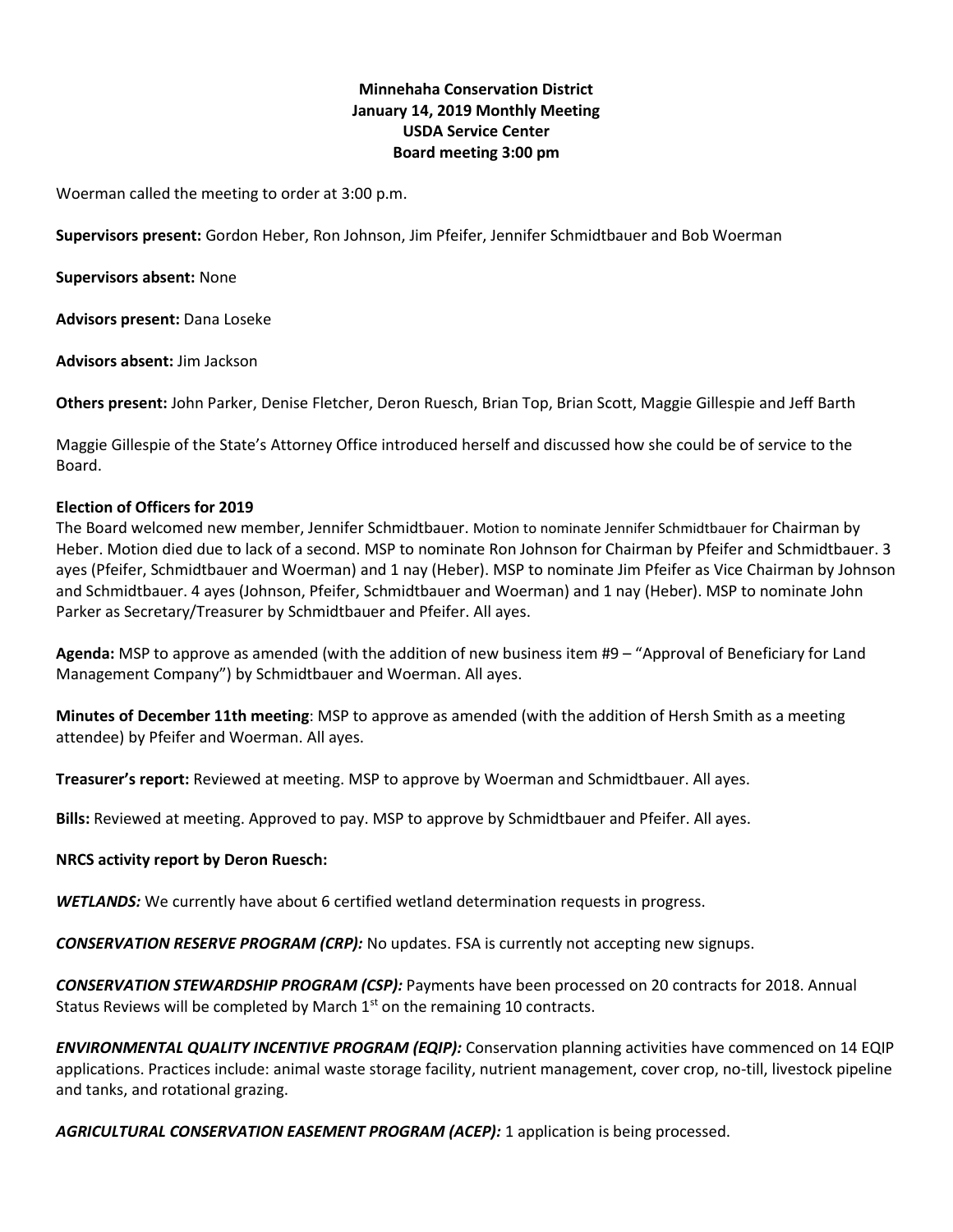### **Big Sioux River – RCPP Report by Brian Top:**

RCPP/EQIP watershed projects: 2 barns were recently completed in Moody County, plus 1 each in Brookings and Hamlin Counties. 1 barn and 1 open lot system are being designed. Many terraces are being cost shared in Lincoln County, as well as 3 in Minnehaha County. We are working on getting applicants for the SRAM stream buffer program.

### **Public Comment Time – 15 minutes**

Jeff Barth, County Commissioner, spoke about a couple items that he is concerned about – the possible speedway teardown in Brandon, SD and the operation of a junk yard without a permit, south of Hartford, SD. The legislature is considering a bill to deal with consequences for operation of a junk yard without a permit. Brian Scott spoke about the SD Dept. of Agriculture's spending authority legislative bill. Water quality issues and shelterbelt plantings are a couple of the big issues that they deal with. He also discussed the Supervisor Accountability training modules that are available online.

### *OLD BUSINESS*

### 1. **Service Report (bio-solids, tree planting, grass planting, Gevik Site, etc.)**

Bio-solids: The 2019-2020 contract with the City of Sioux Falls is at the City for signature. \$132,150 is available to the District under the contract. Trees: 45 – 55 acres are planned so far. The SD cumulative tree planting report for 2018 was passed around. Grass: In Minnehaha County, 360 acres are planned on the large drill. 48 acres are planned in Lincoln County. Gevik Site: The State approved a 319 grant in the amount of \$2,650 (to be matched by the District) for trail improvements that will be implemented by 6-1-19. A meeting is scheduled with the neighboring land owner to discuss conservation activities planning.

### 2. **Equipment**

The 10' drill that was purchased from Lincoln County was offered back to Lincoln. They refused purchase. That drill was then traded in on a new Great Plains 12' drill. The 10' Great Plains drill owned by the District is listed for sale. Funds from that sale will be applied to the new drill when the sale is complete.

### 3. **Water Festival 2019**

This will be held on March 13-14, 2019 at the University of Sioux Falls. The District is the lead sponsor. \$54,000 in donations have been received so far this year. 2098 students from 42 schools have registered. 15 schools will participate in Quiz Bowl. 3 schools have requested transportation assistance.

### 4. **Gevik Trail Grant**

Covered under Service Report

### *NEW BUSINESS*

# **1. Erosion/Sediment Procedure**

A procedure is in place for erosion/sediment complaints in Minnehaha County. Complaints need to come to the Conservation District first, where a written form is to be completed.

### **2. National Watershed Coalition Membership**

Membership was discussed, but not acted upon.

### **3. CCG Grant/NRCS**

Parker and Ruesch discussed the Conservation Collaboration Grant that is available through the NRCS. The District has visited with the City about partnerships concerning urbanology and soil health/sustainability or "food to table" projects. This would not be a cost share program; It would provide education to customers. The application will be due by 2-20-19. MSP by Schmidtbauer and Pfeifer to pursue the CCG Grant. All ayes.

### **4. NACD Grant**

This would be a supporting grant to the CCG grant. It cannot be applied for until the CCG grant is received.